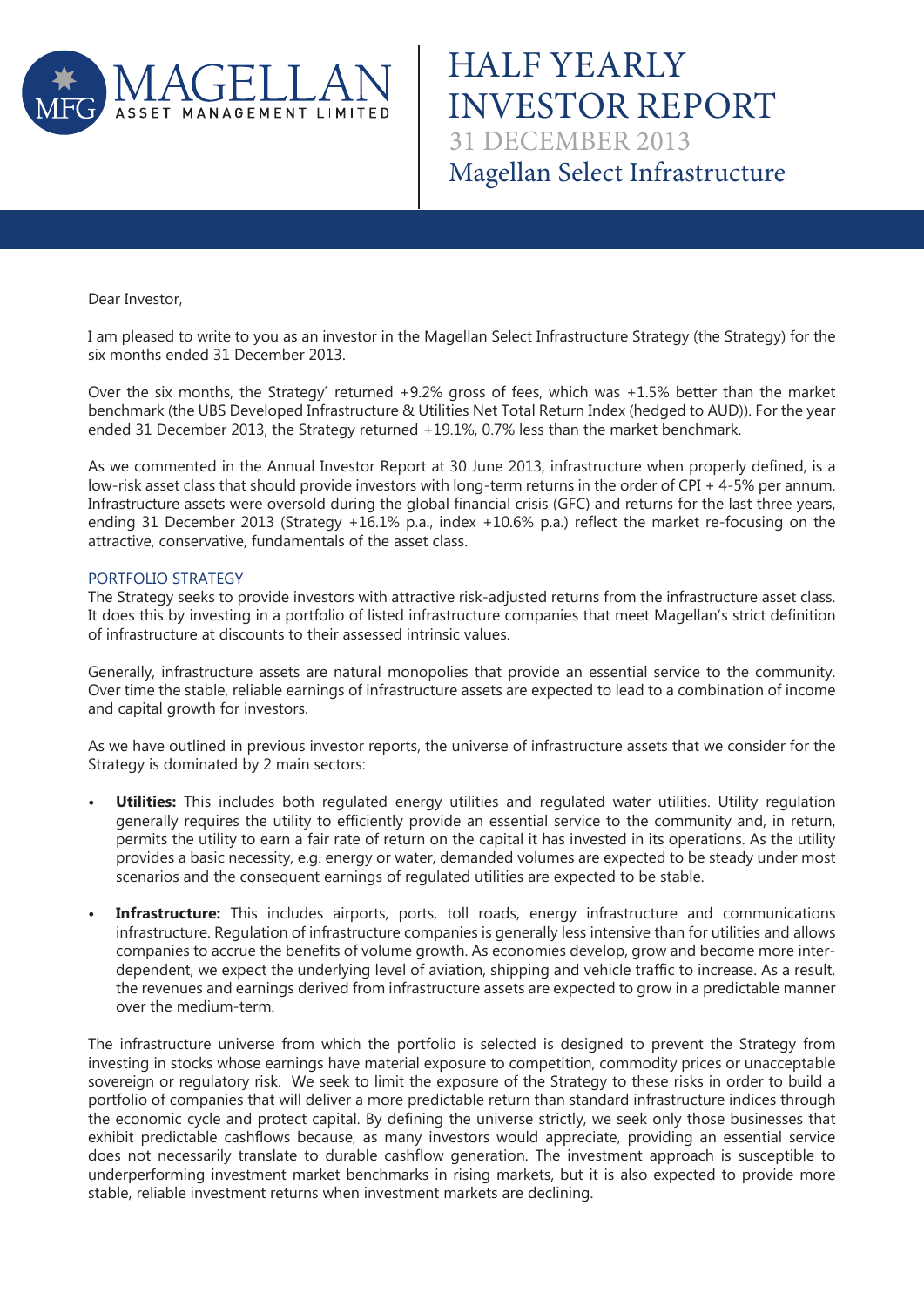

The last 12 months have witnessed the share-price recoveries of two sectors that are often included in broader market definitions of infrastructure investment universe, but are outside the universe of stocks that we considers investment grade. These sectors, European integrated utilities with significant exposure to unregulated power generation and Japanese electric utilities, have been poor investments in previous years reflecting their inability through this period to generate reliable earnings.

# PORTFOLIO SUMMARY\*

As at 31 December 2013, the Strategy consisted of 30 stocks (compared to 29 stocks at 30 June 2013). The top ten investments represented 56.5% of the portfolio at 31 December 2013 compared with 51.5% at 30 June 2013.

The composition of the Strategy by sector at 30 June 2013 and 31 December 2013 was as follows.

|                         | Portfolio Weight (%) |                  |  |
|-------------------------|----------------------|------------------|--|
|                         | 30 June 2013         | 31 December 2013 |  |
| Toll Roads              | 13.7%                | 17.8%            |  |
| Airports                | 14.9%                | 21.1%            |  |
| Ports                   | 2.5%                 | 2.9%             |  |
| Communications          | 8.4%                 | 9.2%             |  |
| <b>Energy Utilities</b> | 35.8%                | 35.0%            |  |
| <b>Water Utilities</b>  | 19.7%                | 11.2%            |  |
| Cash                    | 4.9%                 | 2.8%             |  |

The composition of the Strategy by geography at 30 June 2013 and 31 December 2013 was as follows:



The major sector changes to portfolio composition during the period were a reduction in exposure to US utilities offset by an increase in the weighting of European transport infrastructure stocks. Over the course of the year we have found utilities in the better performing economies of the world (effectively the most defensive infrastructure investment opportunities) to have become progressively more expensive relative to other opportunities in the infrastructure investment universe. Accordingly, we have reduced the exposure to regulated utilities in the USA, and increased our exposure to airports and toll roads in Europe.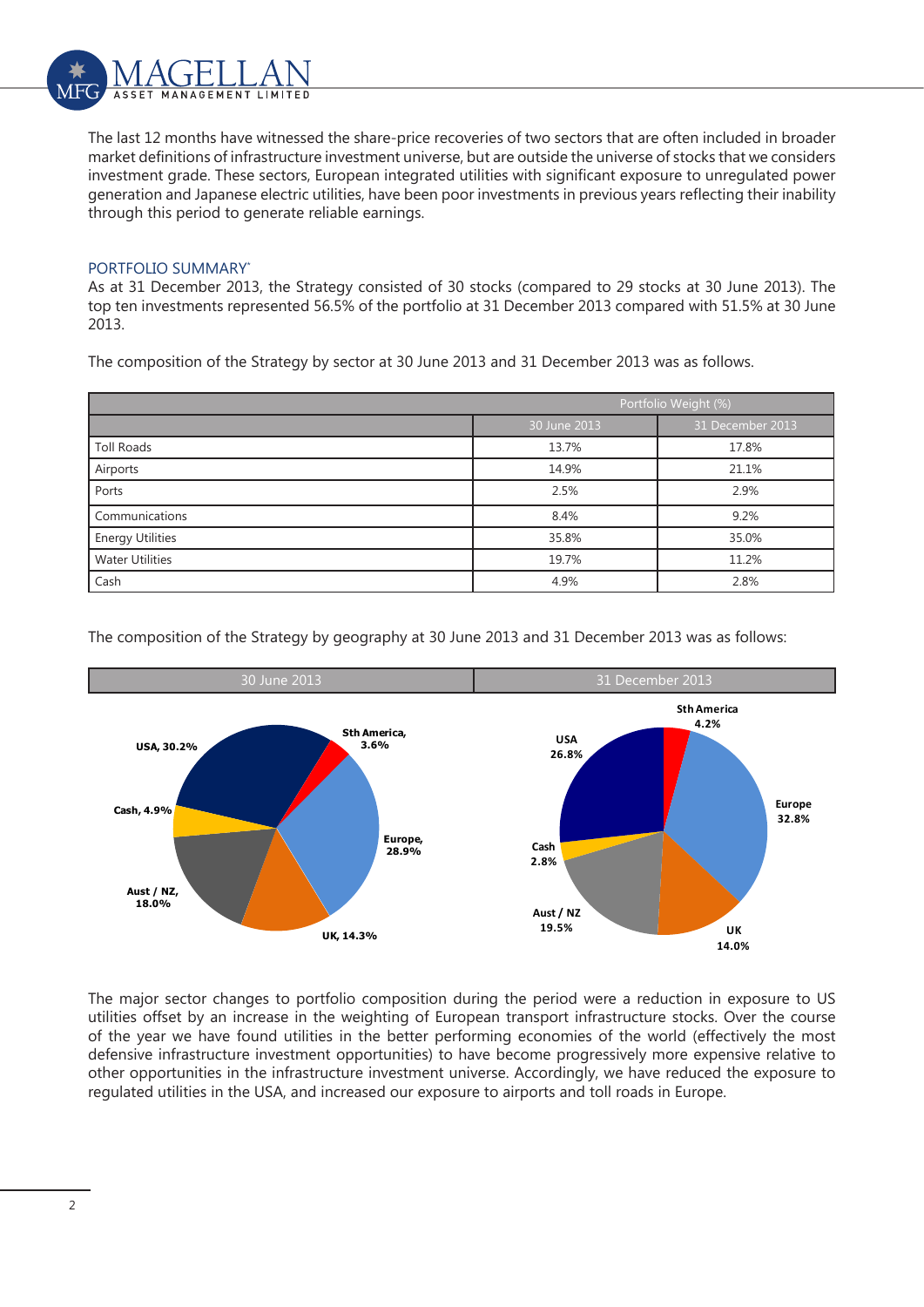

## **Risk of Increasing Interest Rates**

In our view, the major risk currently faced by infrastructure and other asset classes is the impact on global money flows and bond yields as a result of the end of the quantitative easing programme (QE) run by the US Federal Reserve (Fed).

The past six months has witnessed a broad increase in underlying interest rates as investment markets have turned their focus to the prospect the Fed will end QE in the next couple of years. We expect interest rates to continue to rise over the medium term. Increasing interest rates represent a challenge for all investment classes and, whilst better placed than many asset classes, infrastructure is not immune from these risks. While prevailing interest rates have been well below historical averages since the global financial crisis, we do not believe that long-term infrastructure investors made their investment decisions during the period based on prevailing interest rates, but on a higher, more historically normal level of interest rates. As a consequence while increasing interest rates represent a risk for investors in infrastructure assets, we believe that the risk over the medium to long term is not that interest rates rise from present levels, but rather that they rise materially above "normal" levels.

The risks posed by an increase in interest rates are somewhat different for utilities as compared to infrastructure assets.

- **Utilities:** Utilities operate under a compact with their communities under which they provide reliable, efficient services while investing for the future. In return, the utility is able to earn a fair return on the capital invested in its operations. Utilities are not able to exploit their natural monopoly power but are protected from the fluctuations of the economic cycle and from changes in variables outside their control, such as interest rates. Ultimately, the key determinant of the level of returns generated by regulated utilities is the return approved by the utilities' regulator and, therefore, an increase in interest rates should lead to an increase in the approved rate of return, ensuring that the utility continues to be able to earn a fair return. However, a utility can suffer because of mismatches and lags between the increase in interest rates and the subsequent increase in the approved regulatory return. Regulatory rates of return have been sticky as interest rates have declined and we expect that there will also be stickiness as interest rates rise.
- **Infrastructure:** Infrastructure assets typically have an ability to pass through the effects of inflation through the price of the service provided; e.g. tolls on a toll road are normally linked to inflation. However, where an increase in interest rates is not accompanied by an increase in inflation, the cost of the debt can be expected to rise (with a lag if the debt interest costs are hedged), reducing the returns available to investors.

# **COMPANY IN FOCUS Transurban**

Transurban is an Australian company that owns dominant positions in urban toll roads in Australia, a recentlyopened toll road outside Washington DC and another in Virginia under construction. Transurban has been a key holding in the Strategy since it launched in 2007. In our view, it owns a highly attractive portfolio of toll roads for three key reasons:

- 1. The roads are all urban toll roads. Urban toll roads have lower levels of truck traffic than inter-urban toll roads and are, therefore, more reliable cash generators through the economic cycle.
- 2. As the following table highlights, the concessions allow a minimum of inflation-linked toll increases with the more valuable assets allowing greater-than-inflationary increases.
- 3. The weighted average remaining concession length is 26 years (excluding the 495 asset which we currently value at zero).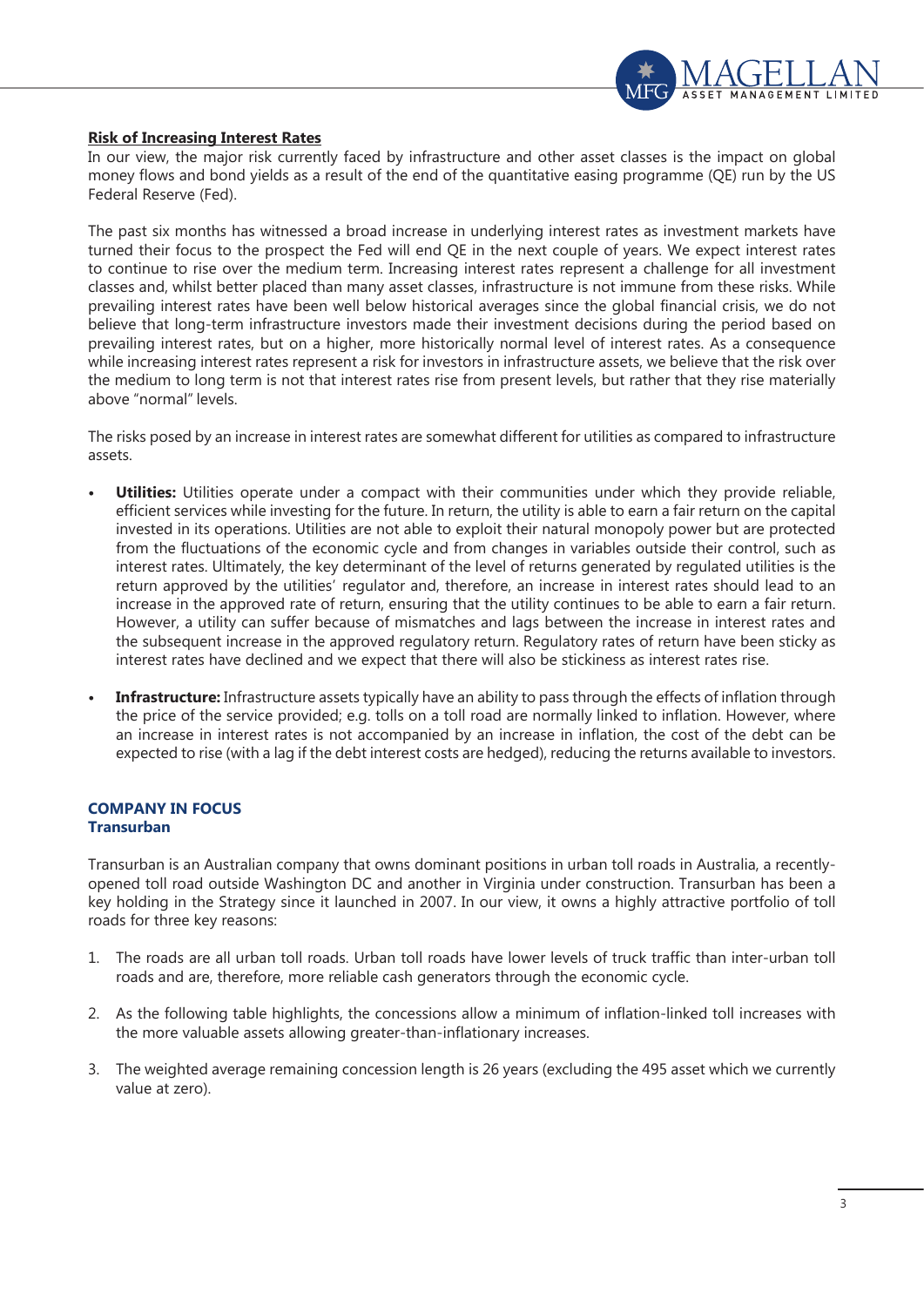

Transurban's toll road portfolio includes the following roads:

| <b>ASSET</b>                     | TRANSURBAN<br><b>OWNERSHIP</b> | <b>CONCESSION</b><br><b>ENDS</b> | <b>TOLLS INCREASE</b>                                                           |
|----------------------------------|--------------------------------|----------------------------------|---------------------------------------------------------------------------------|
| CityLink, Melbourne              | 100%                           | 2034                             | Greater of 4.5% pa<br>or CPI to 2015 then CPI                                   |
| M1, Sydney                       | 75.1%                          | 2048                             | Greater of 4.1% pa<br>or basket of 62.5% Average Weekly<br>Earnings & 37.5% CPI |
| M2, Sydney                       | 100%                           | 2046                             | Greater of 4.1% pa or CPI                                                       |
| M5, Sydney                       | 50%                            | 2026                             | <b>CPI</b>                                                                      |
| M7, Sydney                       | 50%                            | 2037                             | <b>CPI</b>                                                                      |
| Lane Cove Tunnel, Sydney         | 100%                           | 2037                             | <b>CPI</b>                                                                      |
| Cross City Tunnel, Sydney        | 100%                           | 2035                             | <b>CPI</b>                                                                      |
| 495 Express Lanes, Virginia, USA | 67.5%                          | 2087                             | Dynamic based on usage - no cap*                                                |
| 95 Express Lanes, Virginia, USA  | 67.5%                          | 2088                             | Dynamic based on usage - no cap*                                                |

Source: Transurban, Magellan Asset Management Limited.

\*Both the 495 Express Lanes and the 95 Express Lanes are High Occupancy Transit lane toll roads where the toll changes according to the level of usage, i.e. the higher the demand the higher the toll. Tolls are not paid by vehicles with three or more occupants. The tolls increase to ensure that traffic on the express lanes flows freely even during peak periods.

The CityLink project in Melbourne, Australia was Transurban's first project. It provides the only freeway-standard by-pass of the CBD area of Melbourne, a city of more than 4 million people. The road links Melbourne's international airport to the downtown area as well as providing commuter access to suburbs to the north and south-east of the city.

Transurban also has a dominant position in the toll road market in Sydney, Australia, owning positions in every toll road within the Sydney basin, home to almost 5 million people.

Transurban's position in the Sydney and Melbourne toll road markets provides numerous value enhancing opportunities. Transurban's current negotiation with the Government of New South Wales, Australia, to build a connection between the M2 and the F3 Freeway (which links Sydney to Newcastle) is a powerful example of such opportunities. While yet to reach financial close, we expect the deal to be favourable for Transurban shareholders.

The key outcome of these attractive investment characteristics is the confidence investors can have in the free cash flow the assets will produce. The following graph shows the growth in Transurban's distributions from 2009 to 2014 (Transurban has provided guidance for distributions in 2014). Over that period, distributions will have grown by 9.9% pa. We believe that the combination of continued traffic growth, inflation indexation of tolls and ongoing cost containment will result in continued robust growth in distributions from Transurban.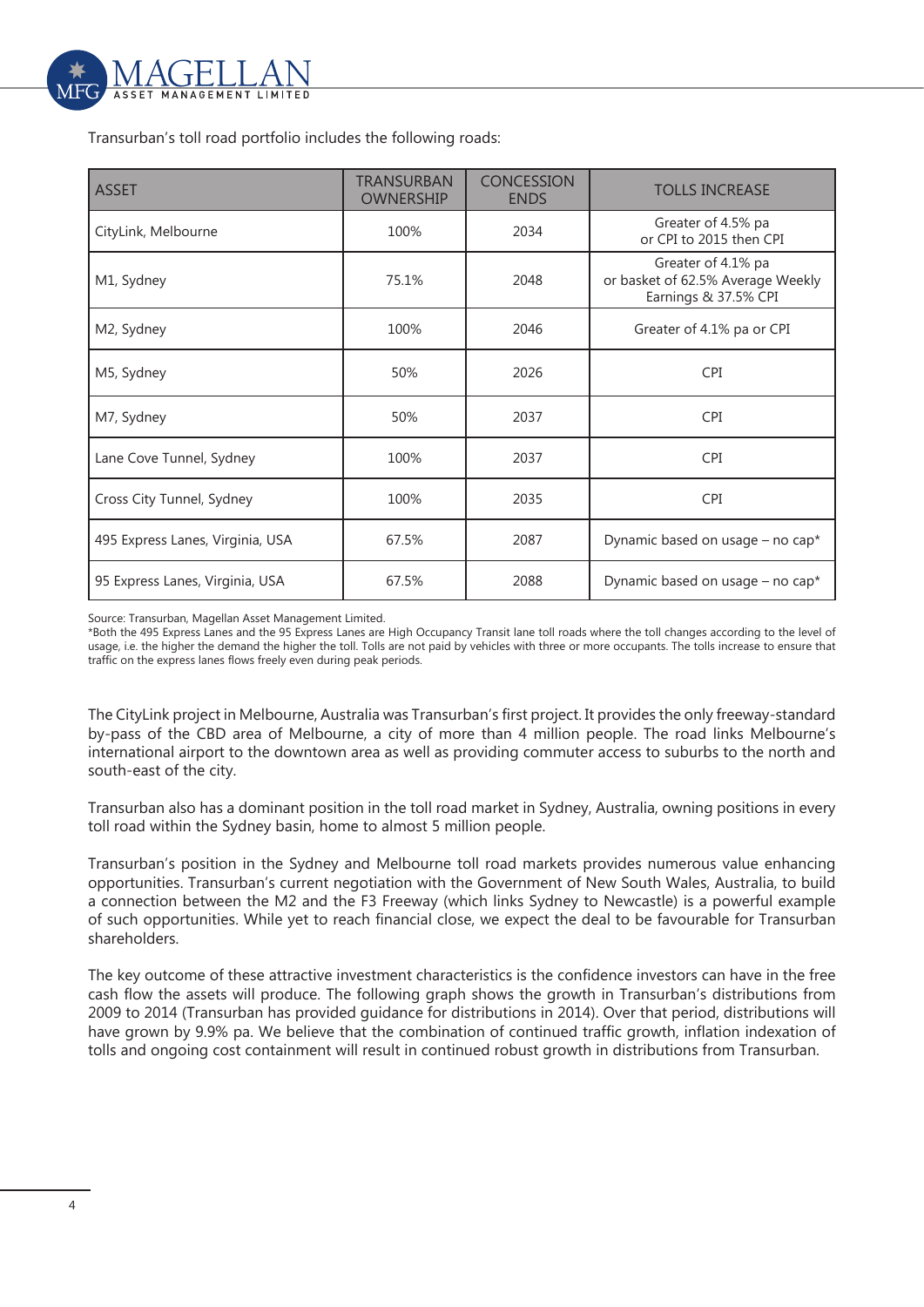



Source: Transurban, Magellan Asset Management Limited.

#### **Conclusion**

We believe that infrastructure assets, with requisite earnings reliability and a linkage of earnings to inflation, offer attractive, long-term investment propositions. Furthermore, given the predictable nature of earnings and the structural linkage of those earnings to inflation, the investment returns generated by infrastructure assets are different from standard asset classes and offer investors valuable diversification when included in an investment portfolio. In the current uncertain economic and investment climate, the reliable financial performance of infrastructure investments makes them particularly attractive and an investment in listed infrastructure can be expected to reward patient investors with a three to five year timeframe.

Yours sincerely,

Gerald Stack Portfolio Manager Magellan Select Infrastructure January 2014